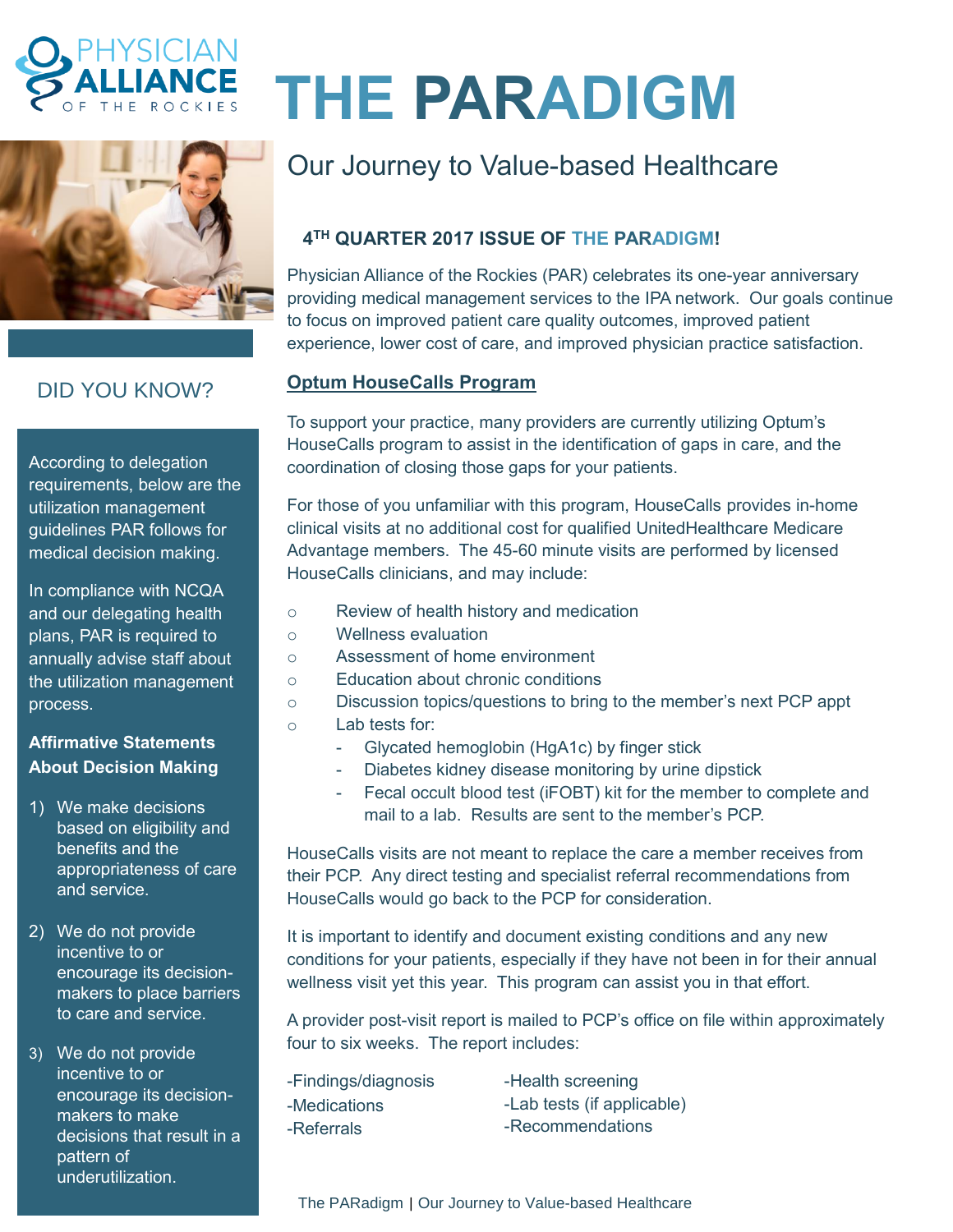#### **Colon Cancer Screening Guidelines and Recommendations**

It is estimated that up to one-third of colonoscopies performed in the United States are done inappropriately or too early compared to current accepted guidelines. As with most cancer screening recommendations, clinicians are subjected to opinions from multiple organizations and professional bodies, making some of these decisions more challenging. All the major gastroenterology groups in the Denver metro area have accepted our colonoscopy screening guideline that is attached to this issue. While colonoscopy referrals do not currently require the prior authorization of PAR, we expect that it will be required in the near future. More reason to start following these screening guidelines now.

It is still necessary to scrutinize the colonoscopy and pathology reports that you receive back on your patients, since the GI physicians are not always accurate at following their own guidelines. The PAR medical management department is happy to provide guidance/recommendations if any questions or disagreement arises. The most frequent "misuse" of guidelines includes:

- 1) 5-year follow up for 1 or 2 tubular adenomas/hyperplastic polyps
- 2) Patients deemed "high risk" without a first-degree relative < age 60 with colon cancer or high risk adenoma, or 2 first-degree relatives at any age
- 3) Screening beyond age 75—only recommended for patients with a life expectancy > 10 years AND a high risk adenoma on the most recent colonoscopy

Frequently, patients will have a 3, 5, or 7-year follow up recommendation and then have no polyps or only hyperplastic polyps on the next study. It is our practice to extend the next screening interval by one further time block in these cases (5, 7, or 10-year follow up), instead of the 3, 5, or 7-year timeframe. An example is a 57-year old with a 4mm tubular adenoma on first colonoscopy at age 50. If the colonoscopy performed at age 57 shows no polyps, the next interval can be stretched to 10 years.

Regarding non-colonoscopy based screening for colon cancer, we are strongly in favor of stool fecal immunohistochemistry (FIT) testing over other screening options. FIT testing is 79% sensitive and 94% specific, which is actually very similar to colonoscopy and DNA based testing (cologuard and others). FIT testing costs \$20 as opposed to cologuard at \$600, thereby making it the more cost-effective option for the patient. Yearly FIT testing is a viable option for screening of average risk patients from age 50-75.

Thank you for your time and let us know if you have any questions or comments about the information provided.

Warm regards,

Scott Clemens, M.D. Glenn Kjosen, MBA Medical Director

Internal Medicine Vice President and Executive Director